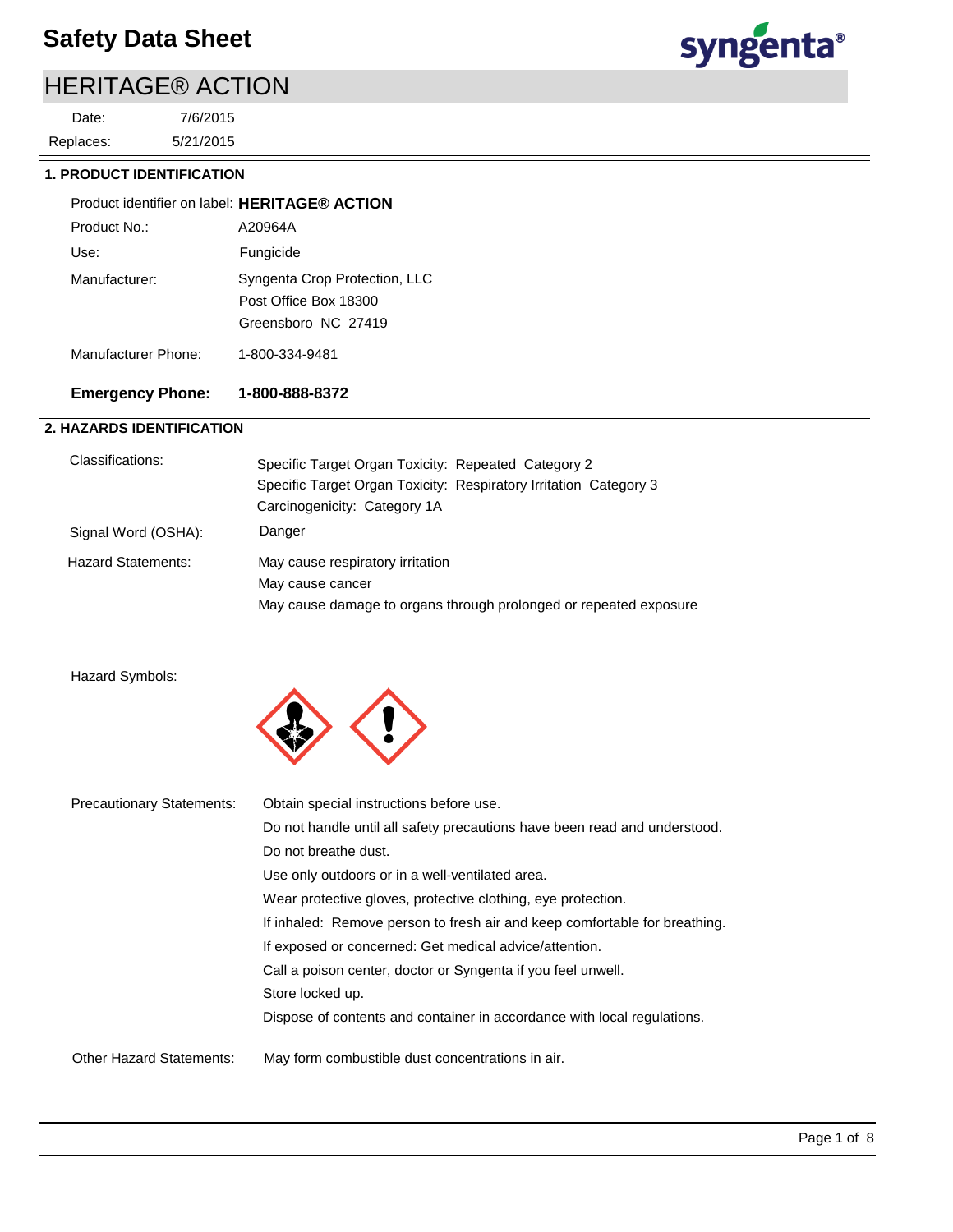# HERITAGE® ACTION

5/21/2015 7/6/2015 Replaces: Date:



### **3. COMPOSITION/INFORMATION ON INGREDIENTS**

| <b>Chemical Name</b>                                                                   | Common Name                                 | <b>CAS Number</b>   | Concentration       |
|----------------------------------------------------------------------------------------|---------------------------------------------|---------------------|---------------------|
| Crystalline Silica, Quartz and Cristobalite                                            | Crystalline Silica, Quartz and Cristobalite | 14808-60-7          | $< 1\%$             |
| Kaolin Clay                                                                            | Kaolin Clay                                 | 1332-58-7           | <b>Trade Secret</b> |
| Other ingredients                                                                      | Other ingredients                           | <b>Trade Secret</b> | >47.82%             |
| Methyl (E)-2-{2-[6-(2-<br>cyanophenoxy)pyrimidin-4-yloxy]phenyl}-3-<br>methoxyacrylate | Azoxystrobin                                | 131860-33-8         | 50%                 |
| 1,2,3-Benzothiadiazole-7-carbothioic acid<br>S-methyl ester                            | Acibenzolar-S-Methyl                        | 135158-54-2         | 1.18%               |

Ingredients not precisely identified are proprietary or non-hazardous. Values are not product specifications.

#### **4. FIRST AID MEASURES**

Have the product container, label or Safety Data Sheet with you when calling Syngenta (800-888-8372), a poison contol center or doctor, or going for treatment.

- If swallowed: Call Syngenta (800-888-8372), a poison control center or doctor immediately for treatment advice. Do not give any liquid to the person. Do not induce vomiting unless told to do so after calling 800-888- 8372 or by a poison control center or doctor. Do not give anything by mouth to an unconscious person. Ingestion:
- If in eyes: Hold eye open and rinse slowly and gently with water for 15-20 minutes. Remove contact lenses, if present, after 5 minutes, then continue rinsing eye. Call Syngenta (800-888-8372), a poison control center or doctor for treatment advice. Eye Contact:
- If on skin or clothing: Take off contaminated clothing. Rinse skin immediately with plenty of water for 15-20 minutes. Call Syngenta (800-888-8372), a poison control center or doctor for treatment advice. Skin Contact:
- If inhaled: Move person to fresh air. If person is not breathing, call 911 or an ambulance, then give artificial respiration, preferably mouth-to-mouth if possible. Call Syngenta (800-888-8372), a poison control center or doctor for further treatment advice. Inhalation:

Most important symptoms/effects:

Respiratory irritation

Indication of immediate medical attention and special treatment needed:

There is no specific antidote if this product is ingested.

Treat symptomatically.

Persons suffering a temporary allergic reaction may respond to treatment with antihistamines or steroid creams and/or systemic steroids.

### **5. FIRE FIGHTING MEASURES**

Suitable (and unsuitable) extinguishing media:

Use dry chemical, foam or CO2 extinguishing media. If water is used to fight fire, dike and collect runoff.

Specific Hazards:

Fire will spread by burning with flame.

During a fire, irritating and possibly toxic gases may be generated by thermal decomposition or combustion.

See also Sec. 7.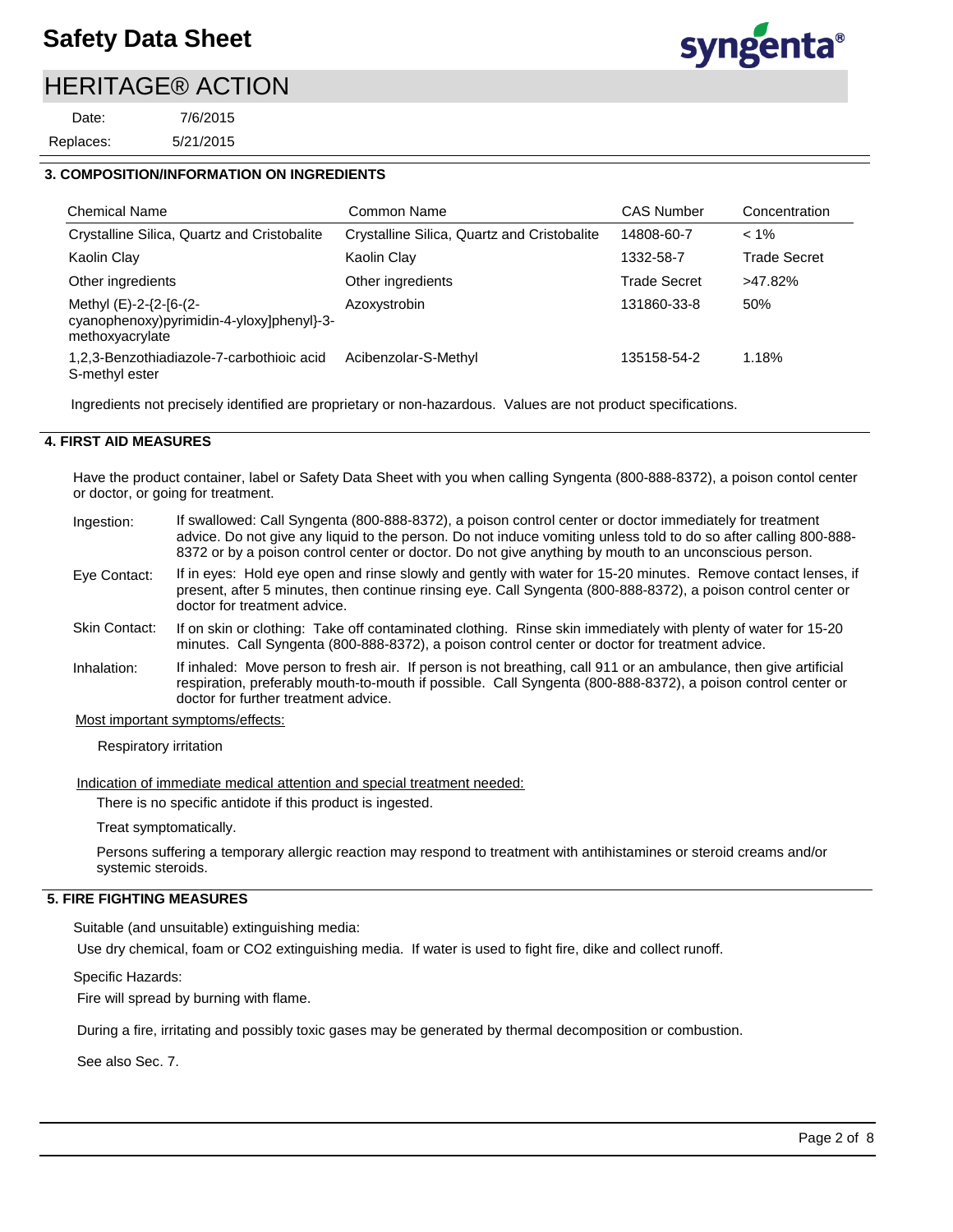# syngenta®

# HERITAGE® ACTION

5/21/2015 7/6/2015 Replaces: Date:

Special protective equipment and precautions for firefighters:

Wear full protective clothing and self-contained breathing apparatus. Evacuate nonessential personnel from the area to prevent human exposure to fire, smoke, fumes or products of combustion.

### **6. ACCIDENTAL RELEASE MEASURES**

Personal precautions, protective equipment, and emergency procedures: Follow exposure controls/personal protection outlined in Section 8.

Methods and materials for containment and cleaning up:

Avoid dust formation.

Control the spill at its source. Contain the spill to prevent from spreading or contaminating soil or from entering sewage and drainage systems or any body of water. Clean up spills immediately, observing precautions outlined in Section 8. Sweep up material and place in a compatible disposal container. Scrub area with hard water detergent (e.g. commercial products such as Tide, Joy, Spic and Span). Pick up wash liquid with additional absorbent and place into compatible disposal container. Once all material is cleaned up and placed in a disposal container, seal container and arrange for disposition.

#### **7. HANDLING AND STORAGE**

Precautions for safe handling:

This material can become readily charged in most operations.

Store the material in a well-ventilated, secure area out of reach of children and domestic animals. Do not store food, beverages or tobacco products in the storage area. Prevent eating, drinking, tobacco use, and cosmetic application in areas where there is a potential for exposure to the material. Wash thoroughly with soap and water after handling.

In general personnel handling this material and all conducting equipment should be electrically earthed or grounded. Bulk bags (FIBC) used to contain this material should be Type B, Type C or Type D. Type C bags must be electrically grounded or earthed before powder is charged to or discharged from the bag. If metal or fiber drums are used to contain this material, make certain the metal parts are bonded to the filling equipment and grounded.

Conditions for safe storage, including any incompatibilities: Store locked up.

### **8. EXPOSURE CONTROLS/PERSONAL PROTECTION**

### **THE FOLLOWING RECOMMENDATIONS FOR EXPOSURE CONTROLS/PERSONAL PROTECTION ARE INTENDED FOR THE MANUFACTURE, FORMULATION AND PACKAGING OF THIS PRODUCT.**

### **FOR COMMERCIAL APPLICATIONS AND/OR ON-FARM APPLICATIONS CONSULT THE PRODUCT LABEL.**

Occupational Exposure Limits:

| <b>Chemical Name</b>                           | <b>OSHA PEL</b>                                                           | <b>ACGIH TLV</b>                              | Other                                                              | Source         |
|------------------------------------------------|---------------------------------------------------------------------------|-----------------------------------------------|--------------------------------------------------------------------|----------------|
| Crystalline Silica, Quartz and<br>Cristobalite | 10 mg/m <sup>3</sup> /(%SiO2+2)<br>(respirable dust)                      | $0.025 \text{ mg/m}^3$<br>(respirable silica) | $0.05 \text{ mg/m}^3$<br>(respirable dust)                         | <b>NIOSH</b>   |
| Kaolin Clay                                    | 15 mg/m <sup>3</sup> TWA (total); 5<br>mg/m <sup>3</sup> TWA (respirable) | $2 \text{ mg/m}^3$ TWA<br>(respirable)        | 10 mg/m $3$ TWA<br>(total); $5 \text{ mg/m}^3$<br>TWA (respirable) | <b>NIOSH</b>   |
| Other ingredients                              | Not Applicable                                                            | Not Applicable                                | Not Applicable                                                     | Not Applicable |
| Azoxystrobin                                   | Not Established                                                           | Not Established                               | $4 \text{ mg/m}^3$ TWA                                             | Syngenta       |
| Acibenzolar-S-Methyl                           | Not Established                                                           | Not Established                               | 5 mg/m <sup>3</sup> TWA                                            | Syngenta       |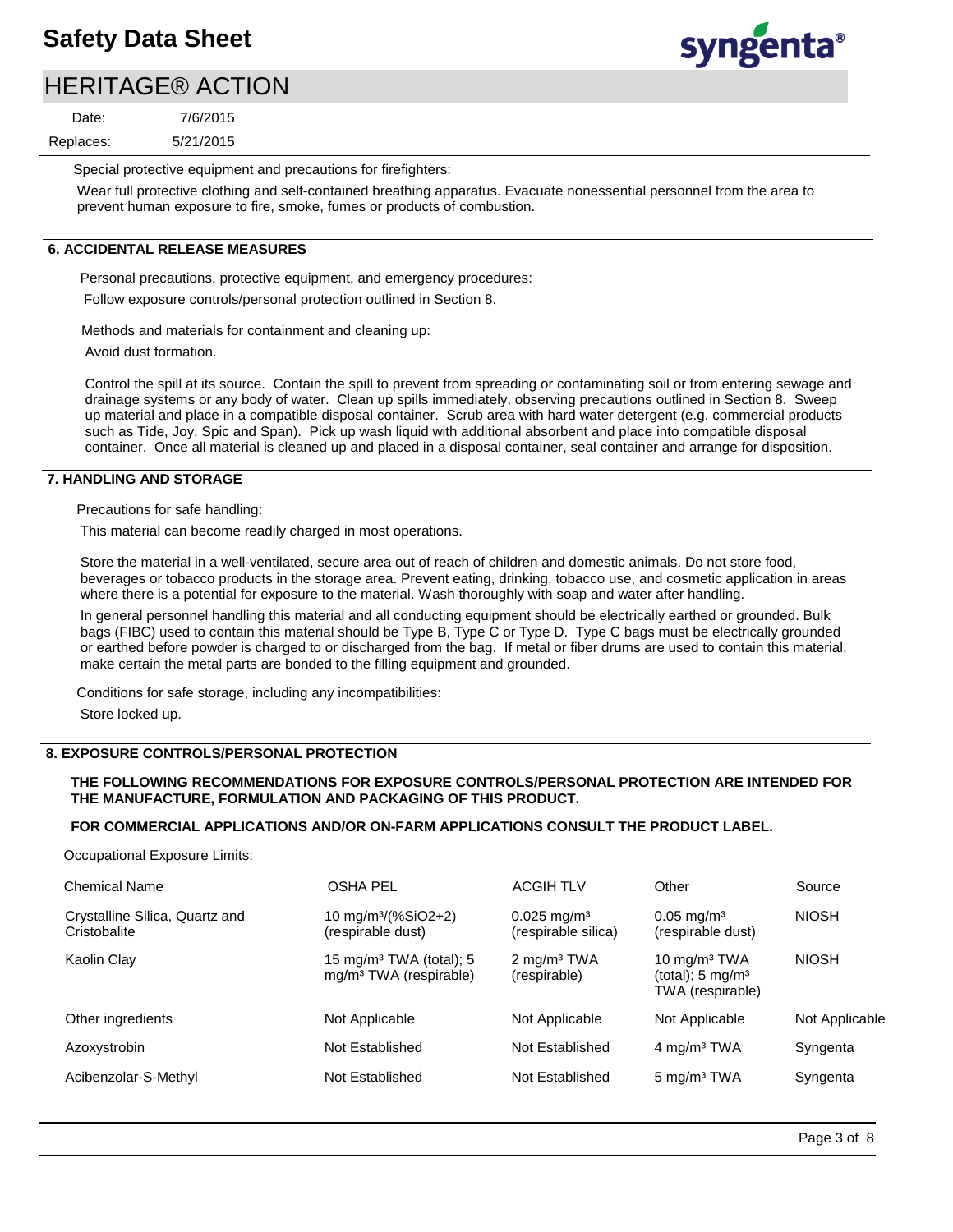# HERITAGE® ACTION

Replaces: Date:

5/21/2015 7/6/2015 syngenta®

### Appropriate engineering controls:

Use effective engineering controls to comply with occupational exposure limits (if applicable).

#### Individual protection measures:

#### Ingestion:

Prevent eating, drinking, tobacco usage and cosmetic application in areas where there is a potential for exposure to the material. Wash thoroughly with soap and water after handling.

#### Eye Contact:

Where eye contact is likely, use dust-proof chemical goggles. Facilities storing or utilizing this material should be equipped with an eyewash facility and a safety shower.

#### Skin Contact:

Where contact is likely, wear chemical-resistant gloves (such as barrier laminate, butyl rubber, nitrile rubber, neoprene rubber, natural rubber, polyethylene, polyvinyl chloride [PVC] or Viton), coveralls, socks and chemical-resistant footwear.

#### Inhalation:

A particulate filter respirator may be necessary until effective engineering controls are installed to comply with occupational exposure limits. Use NIOSH certified respirator with any N, R, P or HE filter. Use a self-contained breathing apparatus in cases of emergency spills, when exposure levels are unknown, or under any circumstances where air-purifying respirators may not provide adequate protection.

### **9. PHYSICAL AND CHEMICAL PROPERTIES**

| Appearance: Off-white solid                                       |
|-------------------------------------------------------------------|
| Odor:<br>Musty                                                    |
| Odor Threshold: Not Available                                     |
| pH: 7.5 (1% Aqueous Solution)                                     |
| Melting point/freezing point: Not Available                       |
| Initial boiling point and boiling range: Not Available            |
| Flash Point (Test Method): Not Available                          |
| Flammable Limits (% in Air): Not Available                        |
| Flammability:<br>Not Available                                    |
| Vapor Pressure: Acibenzolar-S-Methyl 0.00000165mmHg @ 68°F (20°C) |
| Azoxystrobin $8.25 \times 10(-13)$ mmHg @ 68°F (20°C)             |
| Vapor Density: Not Available                                      |
| Relative Density: 0.5645 g/ml                                     |
| Solubility (ies): Acibenzolar-S-Methyl 7.7 mg/l @ 68°F (20°C)     |
| 6 mg/l in water @ 68°F (20°C)<br>Azoxystrobin                     |
| Partition coefficient: n-octanol/water: Not Available             |
| Autoignition Temperature: Not Available                           |
| Decomposition Temperature: Not Available                          |
| Viscosity: Not Available                                          |
| Other: None                                                       |
|                                                                   |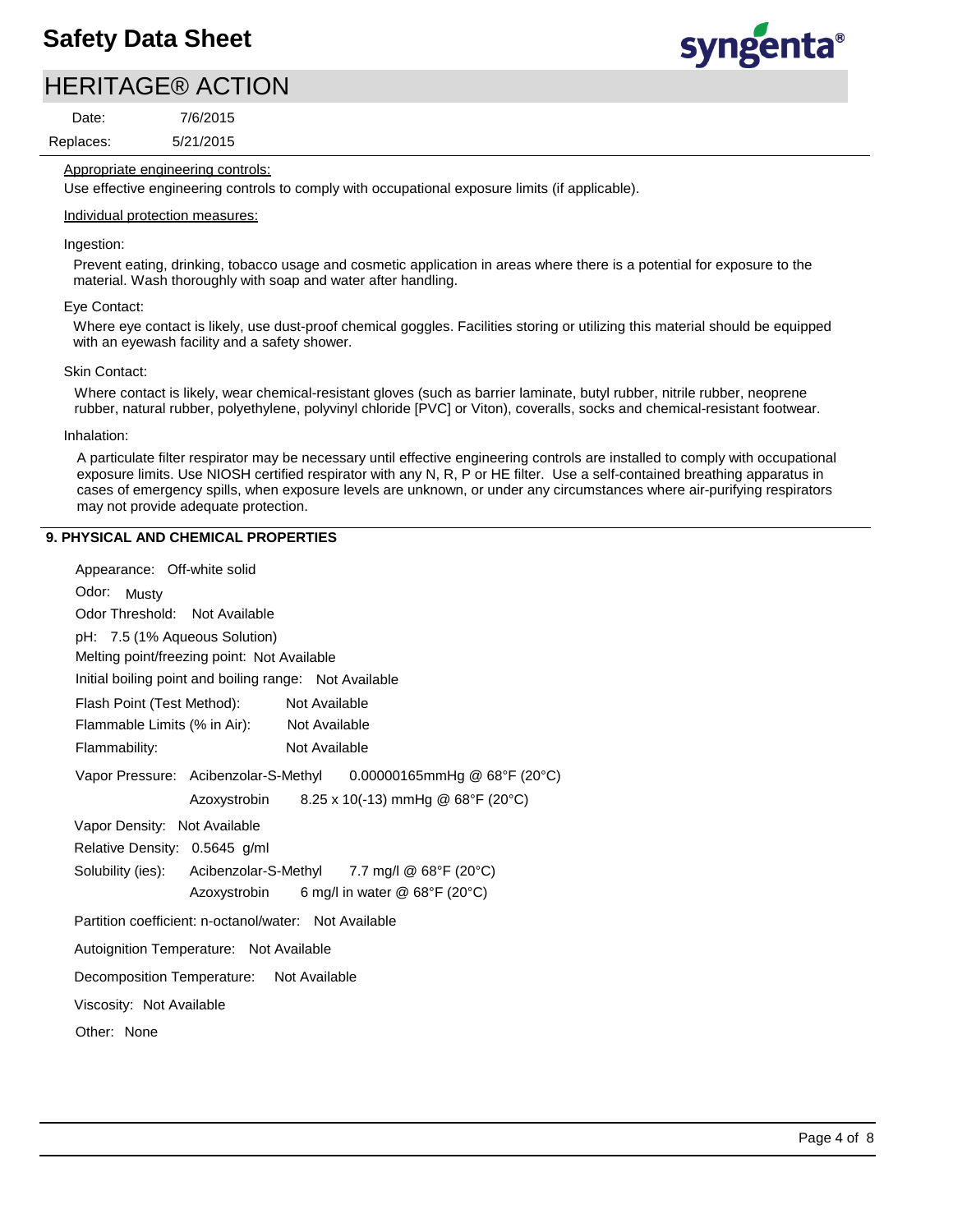# HERITAGE® ACTION

Replaces: Date:

5/21/2015 7/6/2015



### **10. STABILITY AND REACTIVITY**

Reactivity: Not reactive.

Chemical stability: Stable under normal use and storage conditions.

Possibility of hazardous reactions: Will not occur.

Conditions to Avoid: None known.

Incompatible materials: None known.

Hazardous Decomposition Products: Not Available

### **11. TOXICOLOGICAL INFORMATION**

### Health effects information

Likely routes of exposure: Dermal, Inhalation

Symptoms of exposure: Respiratory irritation

Delayed, immediate and chronic effects of exposure: Possible carcinogenicity, Respiratory system effects

#### Numerical measures of toxicity (acute toxicity/irritation studies (finished product))

| Ingestion:                 | Oral (LD50 Female Rat):       | > 5,000 mg/kg body weight |
|----------------------------|-------------------------------|---------------------------|
| Dermal:                    | Dermal (LD50 Rat):            | > 5,000 mg/kg body weight |
| Inhalation:                | Inhalation (LC50 Rat):        | $> 2.60$ mg/l             |
| Eye Contact:               | Mild Irritant                 |                           |
| <b>Skin Contact:</b>       | Non-Irritating                |                           |
| <b>Skin Sensitization:</b> | Not a Sensitizer (LLNA Assay) |                           |

#### Reproductive/Developmental Effects

Acibenzolar-S-Methyl: Developmental toxicity and fetal malformations observed at high maternal doses (rats). Additional testing showed that these effects are not relevant to humans.

Azoxystrobin : Did not show reproductive toxicity effects in animal experiments.

#### Chronic/Subchronic Toxicity Studies

Acibenzolar-S-Methyl: Slight hemolytic anemia at highest dose level (rats, mice and dogs). Liver and spleen effects observed in highest dose level (rats and dogs).

Azoxystrobin : No adverse effect has been observed in chronic toxicity tests.

#### **Carcinogenicity**

Acibenzolar-S-Methyl: Not carcinogenic at dietary levels up to 7500 ppm (rat) and 6000 ppm (mouse).

Azoxystrobin : Did not show carcinogenic effects in animal experiments.

| <b>Chemical Name</b>                        | NTP/IARC/OSHA Carcinogen |
|---------------------------------------------|--------------------------|
| Crystalline Silica, Quartz and Cristobalite | IARC 1: ACGIH A2         |
| Kaolin Clay                                 | No.                      |
| Other ingredients                           | No.                      |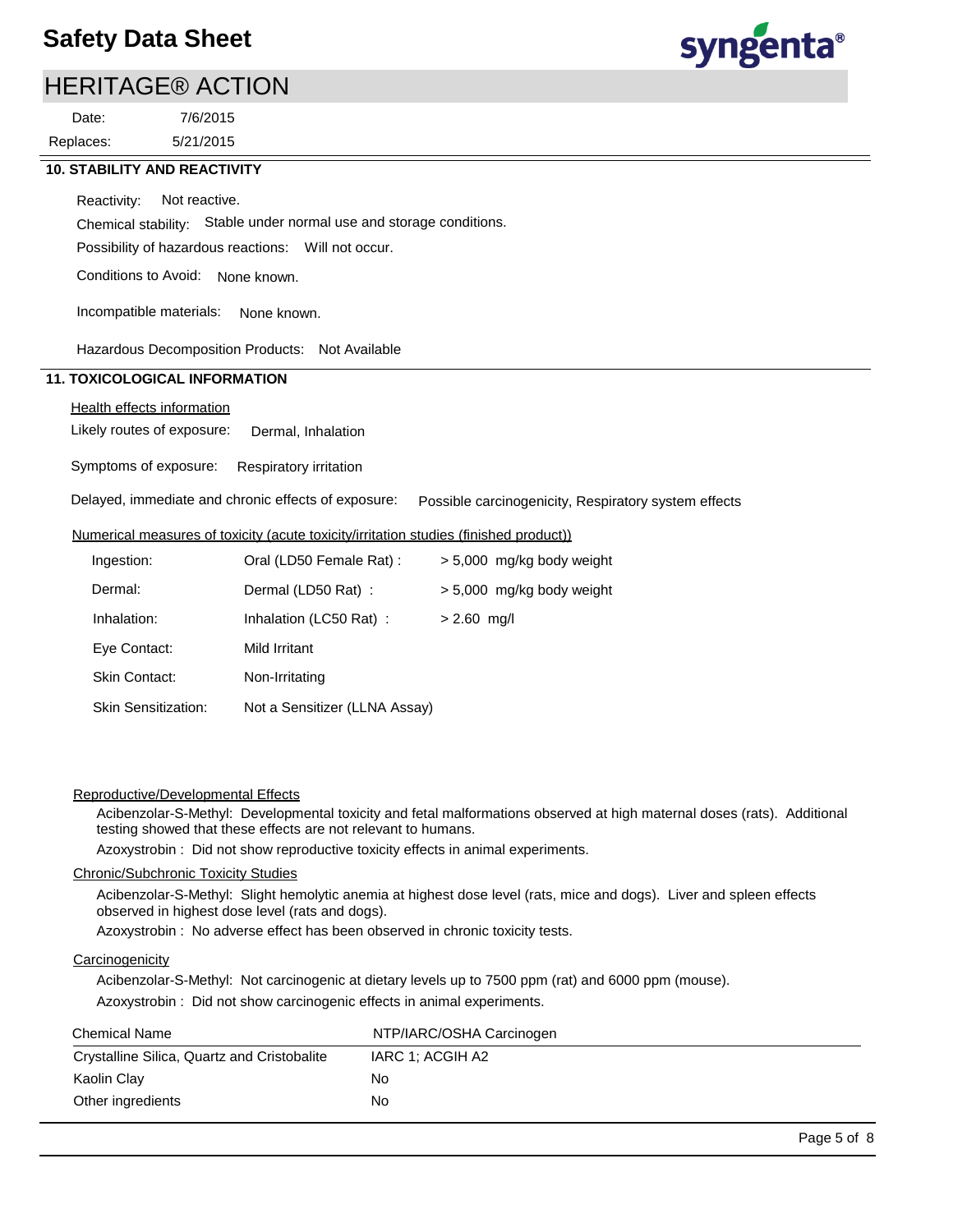# HERITAGE® ACTION

syngenta®

| Date:                                              | 7/6/2015                                                                                                                              |                                                                                                                                                                                                            |
|----------------------------------------------------|---------------------------------------------------------------------------------------------------------------------------------------|------------------------------------------------------------------------------------------------------------------------------------------------------------------------------------------------------------|
| Replaces:                                          | 5/21/2015                                                                                                                             |                                                                                                                                                                                                            |
| methyl ester                                       | Methyl (E)-2-{2-[6-(2-cyanophenoxy)pyrimidin- No<br>4-yloxy]phenyl}-3-methoxyacrylate<br>1,2,3-Benzothiadiazole-7-carbothioic acid S- | <b>No</b>                                                                                                                                                                                                  |
| <b>Other Toxicity Information</b><br>Not Available |                                                                                                                                       |                                                                                                                                                                                                            |
|                                                    | <b>Toxicity of Other Components</b>                                                                                                   |                                                                                                                                                                                                            |
|                                                    | Crystalline Silica, Quartz and Cristobalite                                                                                           |                                                                                                                                                                                                            |
|                                                    |                                                                                                                                       | Chronic inhalation exposure to crystalline silica is known to cause silicosis and pulmonary fibrosis in humans.<br>Experimental animals exposed to crystalline silica developed respiratory tract cancers. |
| Kaolin Clay                                        |                                                                                                                                       |                                                                                                                                                                                                            |
|                                                    | May cause eye and respiratory tract irritation.                                                                                       | Long-term exposure to high concentrations of this dust may produce x-ray evidence of dust in the lungs.<br>Continued long-term exposure may affect respiratory function in some individuals.               |
| Other ingredients                                  |                                                                                                                                       |                                                                                                                                                                                                            |
|                                                    | Not Applicable                                                                                                                        |                                                                                                                                                                                                            |
| <b>Target Organs</b>                               |                                                                                                                                       |                                                                                                                                                                                                            |
| <b>Active Ingredients</b>                          |                                                                                                                                       |                                                                                                                                                                                                            |
|                                                    | Acibenzolar-S-Methyl:                                                                                                                 | Blood, liver, spleen                                                                                                                                                                                       |
| Azoxystrobin :                                     |                                                                                                                                       | Liver                                                                                                                                                                                                      |
| Inert Ingredients                                  |                                                                                                                                       |                                                                                                                                                                                                            |
| Cristobalite:                                      | Crystalline Silica, Quartz and                                                                                                        | Respiratory tract                                                                                                                                                                                          |
| Kaolin Clay:                                       |                                                                                                                                       | Eye, respiratory tract, lung                                                                                                                                                                               |
| Other ingredients:                                 |                                                                                                                                       | Not Applicable                                                                                                                                                                                             |
|                                                    | <b>12. ECOLOGICAL INFORMATION</b>                                                                                                     |                                                                                                                                                                                                            |
| <b>Eco-Acute Toxicity</b>                          |                                                                                                                                       |                                                                                                                                                                                                            |

Azoxystrobin : Fish (Rainbow Trout) 96-hour LC50 470 ppb Green Algae 5-day EC50 106 ppb Invertebrate (Water Flea) 48-hour EC50 259 ppb

Bird (Mallard Duck) 14-day LD50 > 250 mg/kg

Acibenzolar-S-Methyl:

Fish (Rainbow Trout) 96-hour LC50 0.88 ppm Invertebrate (Water Flea) Daphnia Magna 48-hour EC50 2.9 ppm Green Algae 72-hour EC50 80.1 ppm Bird (Bobwhite Quail) 14-day LD50 > 2000 mg/kg

Environmental Fate

Acibenzolar-S-Methyl:

The information presented here is for the active ingredient, acibenazolar-s-methyl. Low bioaccumulation potential. Not persistent in soil or water. Low mobility in soil. Sinks in water (after 24 h).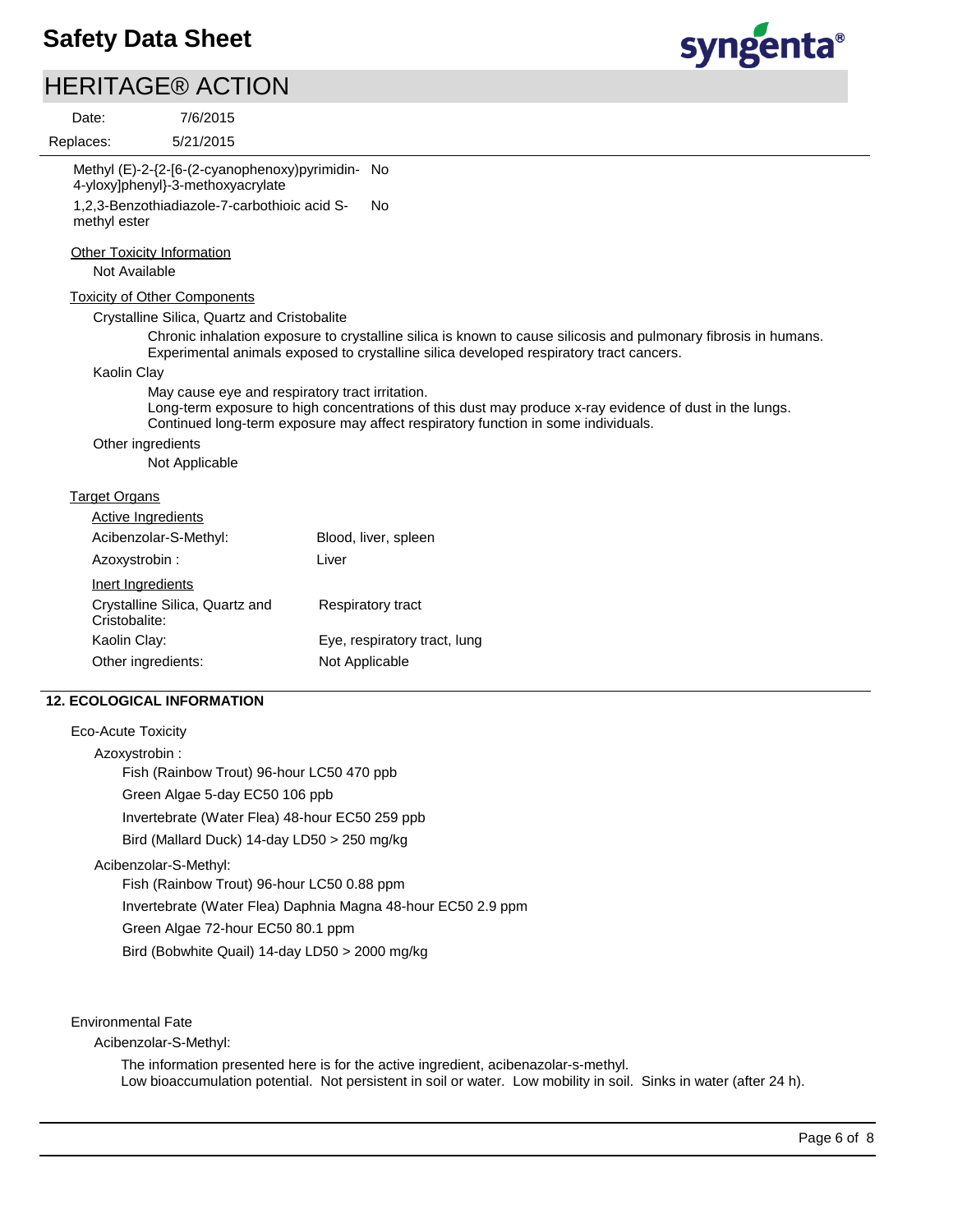# HERITAGE® ACTION

Replaces: Date:

5/21/2015 7/6/2015



Azoxystrobin :

The information presented here is for the active ingredient, azoxystrobin.

Low bioaccumulation potential. Not persistent in soil. Stable in water. Moderate mobility in soil. Sinks in water (after 24 h).

### **13. DISPOSAL CONSIDERATIONS**

#### Disposal:

Do not reuse product containers. Dispose of product containers, waste containers, and residues according to local, state, and federal health and environmental regulations.

Characteristic Waste: Not Applicable

Listed Waste: Not Applicable

#### **14. TRANSPORT INFORMATION**

DOT Classification

Ground Transport - NAFTA Not regulated

**Comments** 

Water Transport - International Proper Shipping Name: Environmentally Hazardous Substance, Solid, N.O.S. (Azoxystrobin), Marine Pollutant Hazard Class: Class 9 Identification Number: UN 3077 Packing Group: PG III

Air Transport Proper Shipping Name: Environmentally Hazardous Substance, Solid, N.O.S. (Azoxystrobin) Hazard Class: Class 9 Identification Number: UN 3077 Packing Group: PG III

### **15. REGULATORY INFORMATION**

Pesticide Registration:

This chemical is a pesticide product registered by the Environmental Protection Agency and is subject to certain labeling requirements under federal pesticide law. These requirements differ from the classification criteria and hazard information required for safety data sheets, and for workplace labels of non-pesticide chemicals. Following is the hazard information as required on the pesticide label:

Caution: Causes moderate eye irritation. Do not get in eyes or on clothing. Wash thoroughly with soap and water after handling and before eating, drinking, chewing gum, using tobacco or using the toilet. Wear protective eyewear, long sleeved shirt and long pants, socks and shoes. Remove and wash contaminated clothing before reuse.

EPCRA SARA Title III Classification: Section 311/312 Hazard Classes: Section 313 Toxic Chemicals: EPA Registration Number(s): 100-1550 None Acute Health Hazard